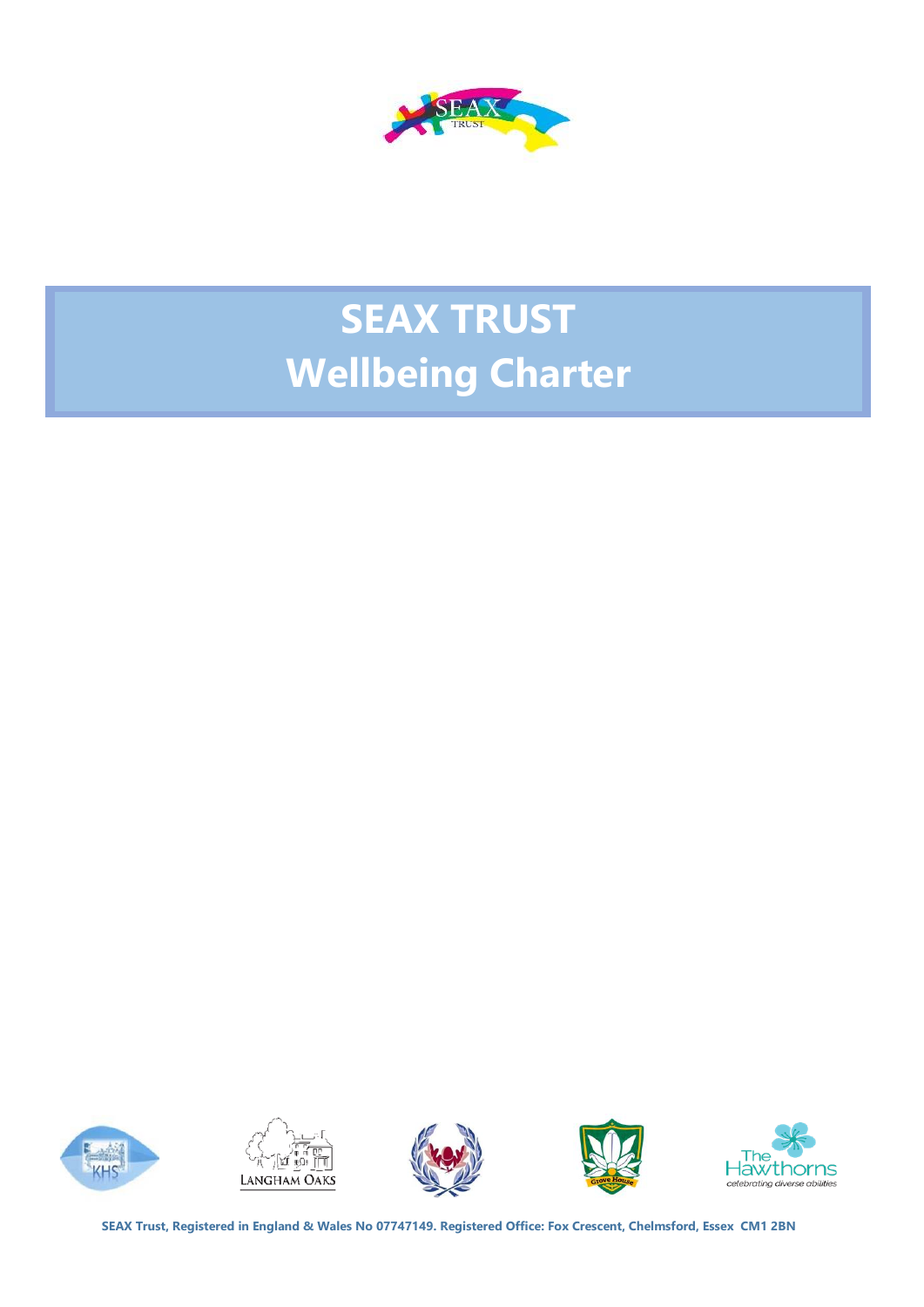| <b>Wellbeing Charter</b>                                                  |                               |  |
|---------------------------------------------------------------------------|-------------------------------|--|
| <b>Related SEAX Trust Policies:</b>                                       |                               |  |
| Equality & Diversity in Employment Policy                                 |                               |  |
| Health & Safety Policy                                                    |                               |  |
| Leave of Absence Procedure                                                |                               |  |
| Performance Management Procedure                                          |                               |  |
| Recruitment & Retention Plan                                              |                               |  |
| Sickness Absence Procedure                                                |                               |  |
|                                                                           |                               |  |
| Approved by the Board of Trustees &<br><b>Effective Date of Adoption:</b> | 20 <sup>th</sup> October 2021 |  |

**NEW POLICY – October 2021 Written by the SEAX Trust Wellbeing Group**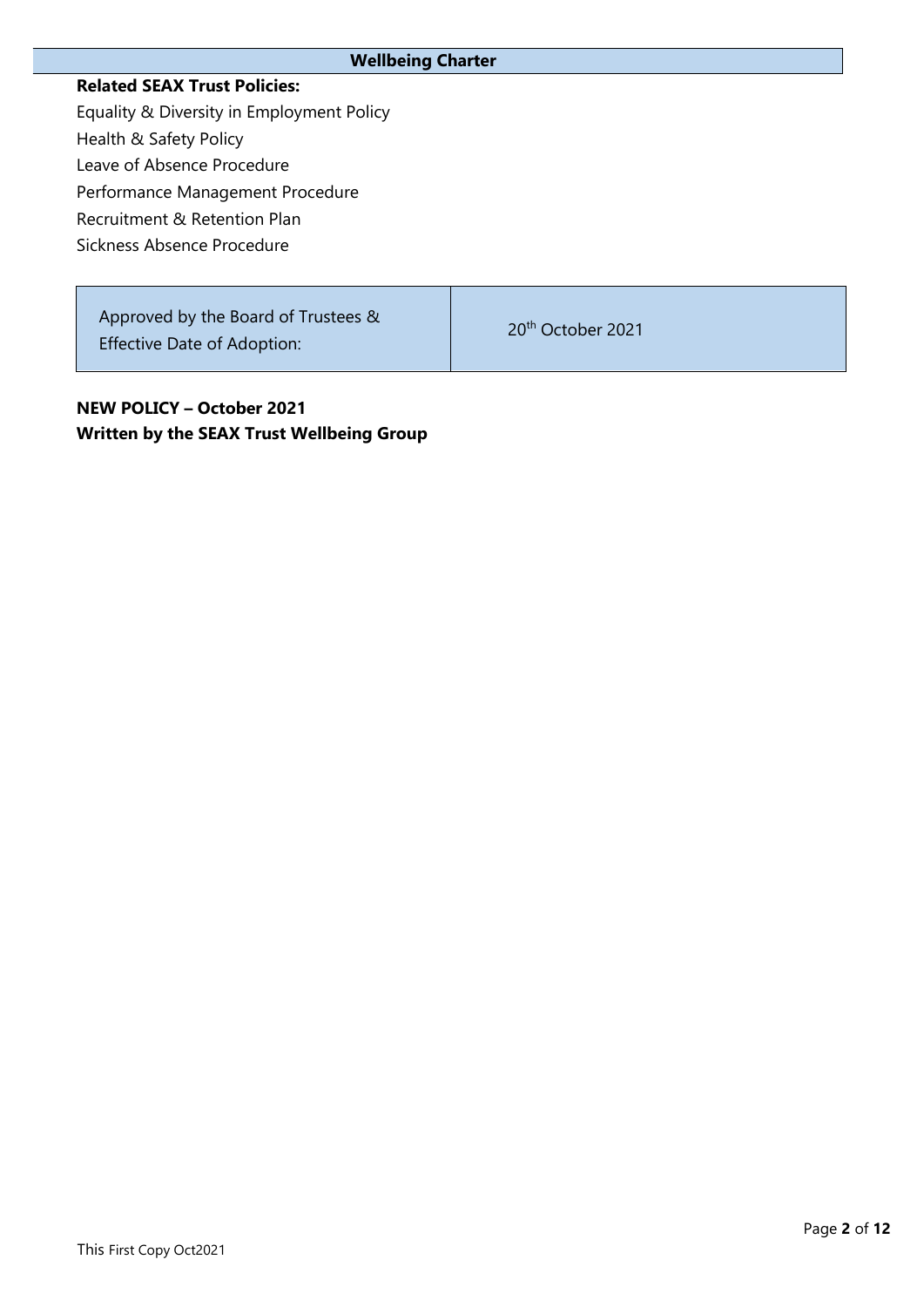The SEAX Trust is committed to being a fair and reasonable employer and to ensuring that it provides a professional and ethical environment which serves and protects the whole education community.

Through the Scheme of Delegation the SEAX Trust is responsible for determining HR policies in accordance with all appropriate regulations:

- Setting Terms and Conditions of Employment
- Establishing Trust-wide policies Pay, Performance Management, Code of Conduct, Recruitment, Capability, Discipline & Dismissal, Grievance, Leave of Absence, Sickness Absence, Redundancy & Re-structuring
- Appointing CEO/Executive Principal
- Appointing cross-Trust staff
- Dismissing CEO/Executive Principal, local Principals/Headteachers, Deputy Headteachers and senior cross-Trust staff in accordance with the Trust Disciplinary and Capability Policies

Through effective HR management the SEAX Trust will:

- Establish and maintain an effective organisational structure in which all staff are clear about their roles;
- Recruit, deploy and retain staff flexibly to meet the establishment's priorities and future plans, making the best use of individual skills;
- Induct and develop staff in line with their individual needs and those of the establishments' improvement plans;
- Establish and maintain constructive and harmonious staff relationships through good channels of communication, consultation and feedback;
- Ensure equal opportunities in recruitment, staff development, training, management, pay;
- Develop, maintain and operate policies and procedures which motivate and support staff and facilitate the early resolution of disputes and promote attendance;
- Allocate appropriate resources to HR management and equip managers at all levels to effectively manage HR issues;
- Regularly monitor, measure, evaluate and review all aspects of HR management;
- Have in place appropriate administrative systems to support the management of HR issues

The SEAX Trust is responsible for determining the Pay Policy and Performance Management Policy, following consultation with staff.

The Resource & Audit Committee is responsible for reviewing and proposing amendments to the Pay Policy and the Performance Management Policy, for consultation with staff.

The Local Governing Body is responsible for implementing the Pay Policy and Performance Management Policy and making pay decisions following Performance Management Reviews.

All Appeal Committees will have representation from Governors across the Trust.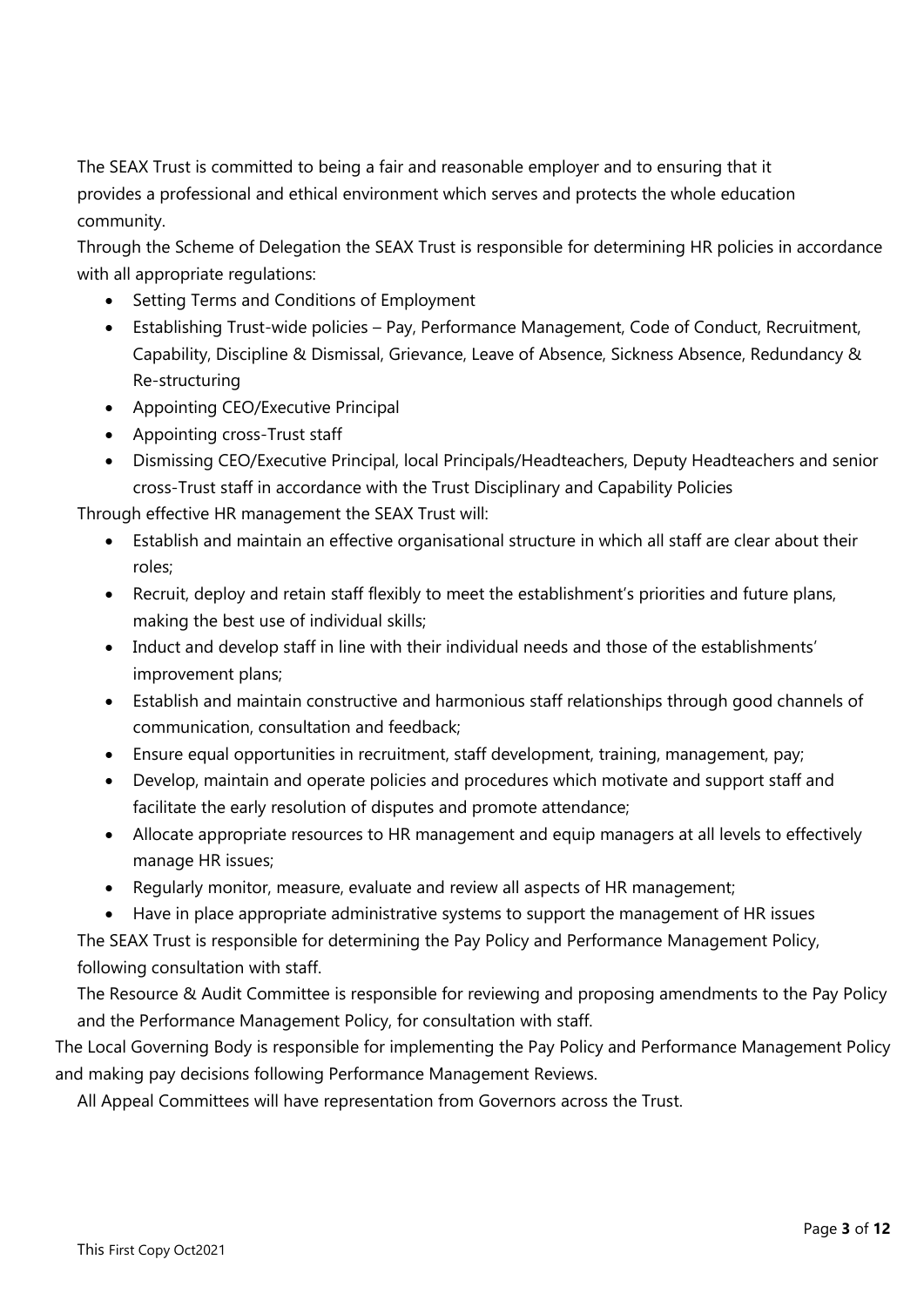# **CONTENTS**

# **PAGE NO:**

| $\overline{4}$                 |  |
|--------------------------------|--|
|                                |  |
|                                |  |
| $7_{\scriptscriptstyle{\sim}}$ |  |
|                                |  |
|                                |  |
|                                |  |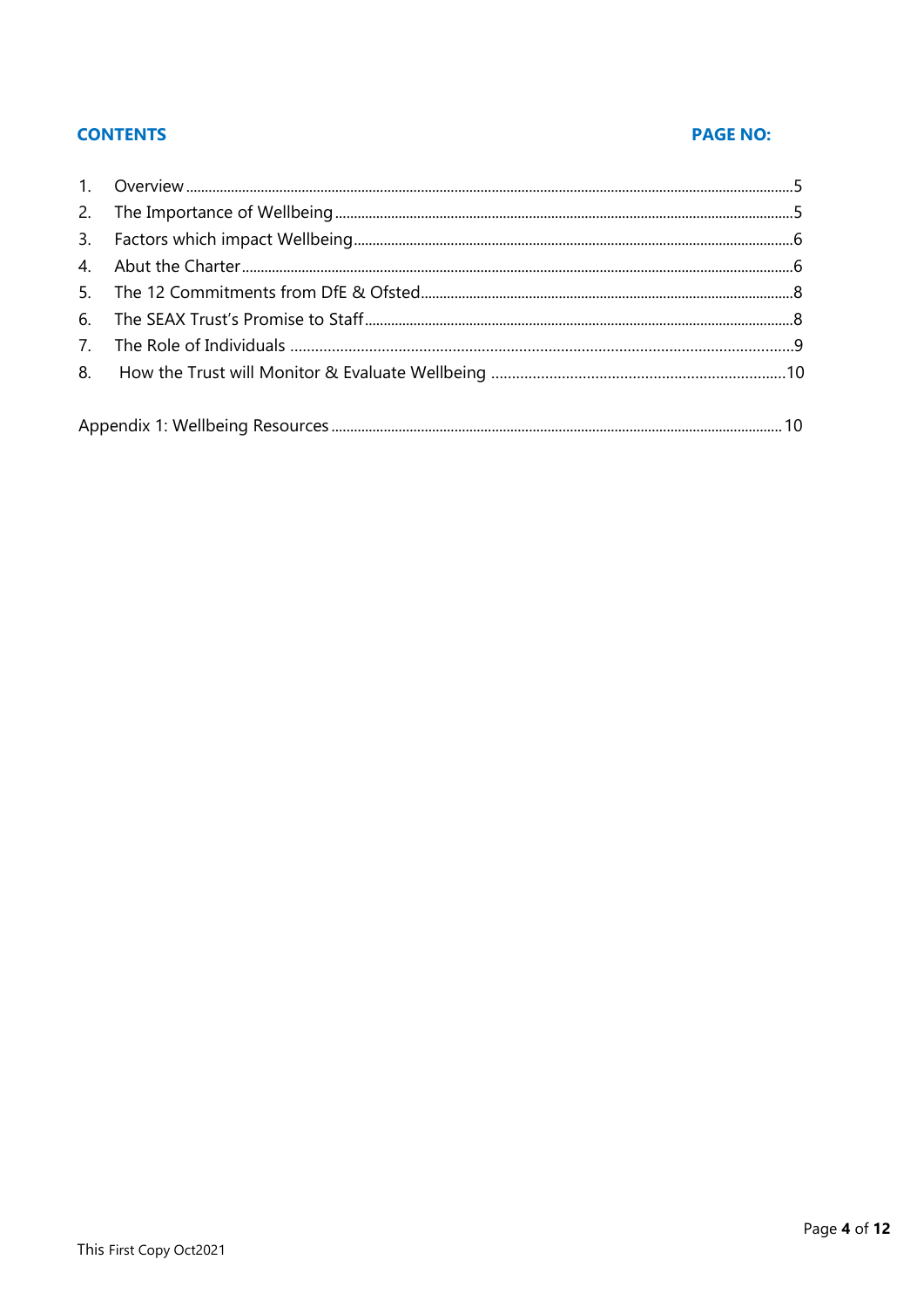# **The SEAX Trust Wellbeing Charter**

The SEAX Trust's wellbeing intentions include a promise to staff that the Trust will:

- Prioritise staff mental health
- Give staff the support they need to take responsibility for their own and other people's wellbeing
- Give managers access to the tools and resources they need to support the wellbeing of those they line manage
- Establish a clear communications' policy
- Give staff a voice in decision-making
- Drive down unnecessary workload
- Champion flexible working and diversity
- Create a good behaviour culture
- Support staff to progress their careers
- Include a sub-strategy for protecting leader wellbeing and mental health
- Hold ourselves accountable, including by measuring staff wellbeing

### **Overview**

The SEAX Trust Staff Wellbeing Charter is a declaration of support for, and set of commitments to, the wellbeing and mental health of everyone working in our Trust.

The introduction of the Charter coincides with, but remains separate to, the government's initiative to encourage all state funded schools and colleges to sign up to their own Education Staff Wellbeing Charter from the Autumn Term 2021, as a country-wide, shared commitment to protect, promote and enhance the wellbeing of all staff working in Education. The SEAX Trust Wellbeing Charter makes reference to the government's commitment, but remains bespoke to the needs of the provisions within the SEAX Trust.

The SEAX Wellbeing Charter is a direct result of the formation of the SEAX Wellbeing Group. The Wellbeing Group is supported by representatives from all Trust provisions and regular meetings are chaired by the CEO.

# **The Importance of Wellbeing**

Wellbeing has multiple benefits. In England, the state-funded school system employs almost one million people (FTE), with an estimated further 216,500 in the FE sector. [ONS 2021]

The Trust recognises that the wellbeing of these people is something that should be promoted, protected and enhanced for its own sake.

In addition, the whole of the education system needs to attract and retain high-quality professionals. Improving the wellbeing of staff, including by creating supportive cultures, is a crucial means of increasing and safeguarding workforce supply in the long-term. Wellbeing is not the only factor involved in recruitment and retention, but it is recognised that improving wellbeing in the sector can help to both increase the chance of keeping current talent, and heighten the appeal of the sector to new talent in the long-term.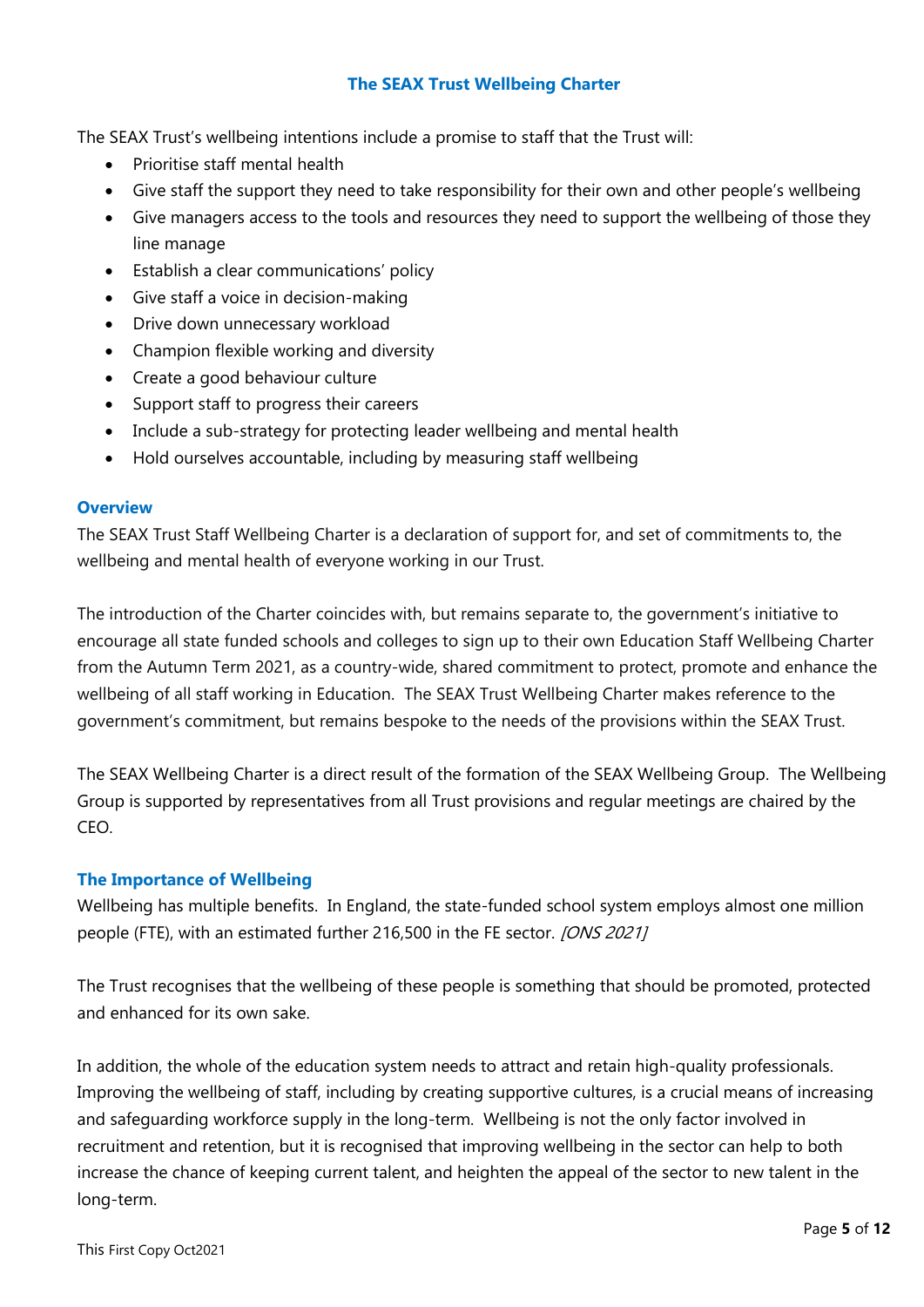### **Factors which impact Wellbeing**

Wellbeing is holistic. The wellbeing of individuals is affected by many interrelated factors. This means that levels of low or high wellbeing are rarely due to just one factor, and that the issue should be looked at holistically.

The Trust recognises that not all such factors are unique to education staff. Equally, there are many critical factors outside the workplace (like access to key services) that are beyond the scope of this Charter, and outside the influence of the Trust. There are many evidence-based frameworks that aim to capture the drivers of staff wellbeing inside the workplace. The following evidence-based model from the **What Works Centre for Wellbeing** sets out five main drivers of wellbeing in the workplace, some of which overlap:

# 1. **Health:**

Including mental and physical health. In education, there is often a focus on stress caused by excessive workload (especially hours worked) and lack of recovery time. Importantly, pupils and students can also present with highly complex emotional needs, including mental and physical health issues. This can directly impact the health of those who support them.

## 2. **Security:**

Including working conditions, safety, bullying and harassment, and financial security. Equality and diversity are of particular importance here, especially where a member of staff has protected characteristics that they feel make them vulnerable to discrimination.

## 3. **Environment:**

This is a broad category that in education can cover both:

(a) The organisational environment: including the physical environment (school or college facilities) and systems (such as the availability and efficaciousness of flexible working arrangements). This may also include the degree to which a member of staff identifies with organisational values.

(b) The policy environment: including the policies of the government of the day, and public perceptions of the status of the profession.

### 4. **Relationships:**

In particular, the degree of support and respect an individual has from immediate colleagues, line managers, and leadership. It can also include relationships with parents.

# 5. **Purpose:**

In particular, high-quality job design. For education staff, this can mean:

- the right type of work for the individual
- a sense of 'belonging' including shared organisational goals and vision
- the opportunity to develop and demonstrate competence, and progress in their career
- an appropriate degree of autonomy

## **About the Charter**

### **The SEAX Wellbeing Charter:**

- was created by individual representatives from all Trust provisions, to highlight staff wellbeing within the **Trust**
- is a tool, bespoke to the Trust's special schools/colleges, which allows the Trust to publicly commit to its own staff wellbeing strategies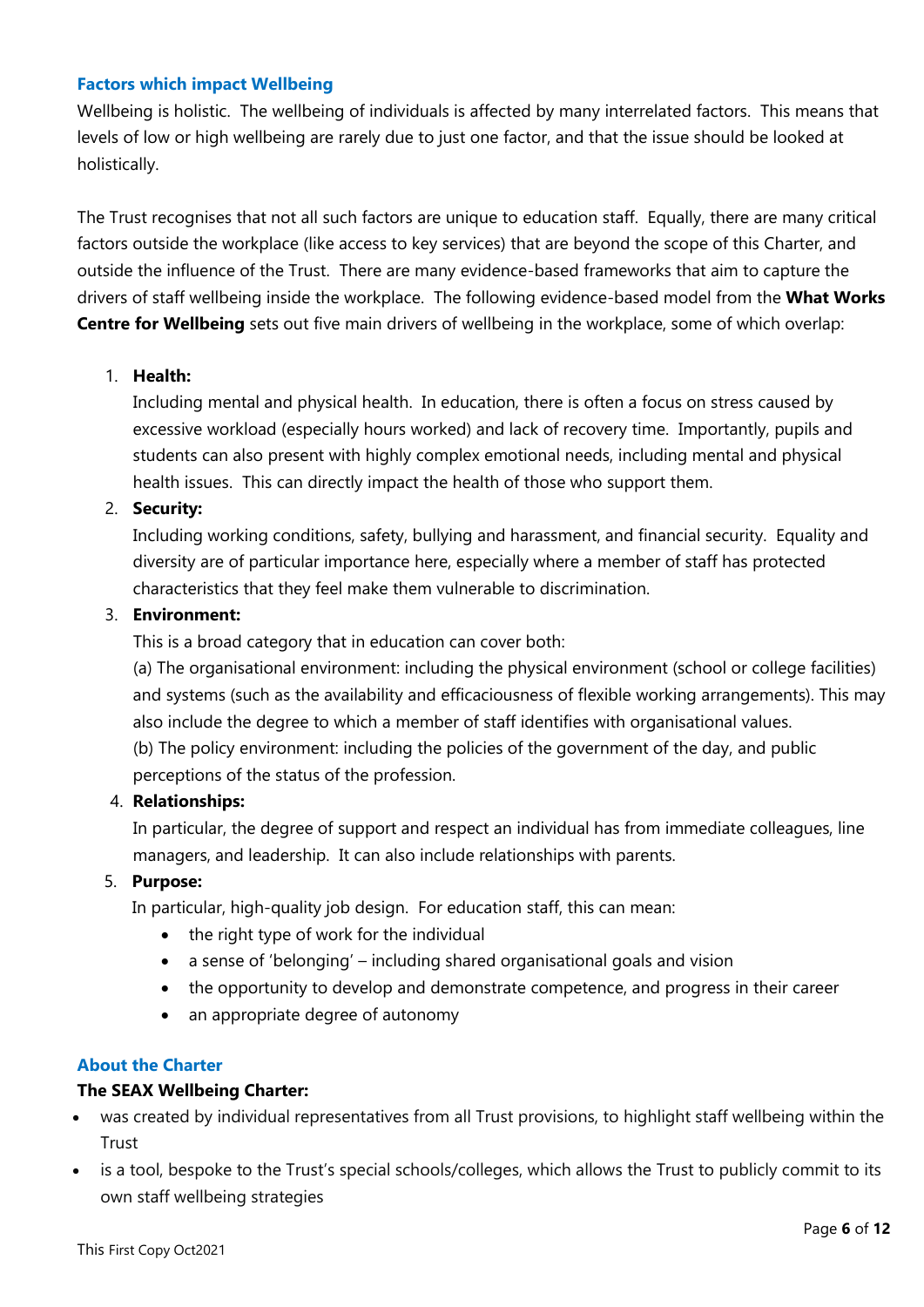- is a declaration to protect, promote and enhance the wellbeing and mental health of everyone working within the Trust community
- outlines the 12 commitments on education staff wellbeing by the DfE and Ofsted
- sets out a shared understanding of the meaning and importance of wellbeing and everyone's roles and responsibilities
- hopes to send a message to everyone working in SEAX Trust that their wellbeing and mental health matters
- aims to further improve wellbeing in Trust provisions by encouraging debate and accountability

## **We hope the Charter will serve to:**

- show staff that the Trust takes their wellbeing seriously
- open a conversation with staff about their wellbeing and mental health
- create a staff wellbeing strategy
- create a wellbeing-focused culture within our community

# **The 12 Commitments on Education Staff Wellbeing by the DfE and Ofsted (2021)**

The DfE and Ofsted shape the policy environment that most schools and colleges operate in and their policies can have both direct and indirect impacts on the wellbeing of education staff.

The Trust therefore feels that reference to the commitments made by the DfE and Ofsted in their 2021 Charter serves as a foundation to the SEAX Trust's own promise to staff. Further details can be found via the following link:<https://www.gov.uk/guidance/education-staff-wellbeing-charter>

# **The SEAX Trust's Promise to Staff**

Through the creation of the Wellbeing Charter, The Trust commits to placing wellbeing and mental health at the heart of our decision making. We will support staff to make positive choices for their own wellbeing and encourage a collegiate culture across and between all provisions and roles within the Trust. Specifically, we commit to develop a long-term strategy for improving staff wellbeing that will:

## **1. Prioritise staff mental health**

We will:

- tackle mental health stigma within the organisation, promoting an open and understanding culture
- give the same consideration and support to mental health as physical health, including in the management of staff absence
- fulfil our legal duty to control the risks associated with work-related stress in the education setting so far as is reasonably practicable
- channel support to individuals whose role is known to have a significant emotional component. This might take the form of peer support, supervision, and/or counselling
- ensure that staff understand the real benefits that sensitive pastoral support can have, while also recognising where their limits are as non-specialists. We will therefore ensure there are opportunities to increase joint working in support of pupils, as well as routes to refer for specialist support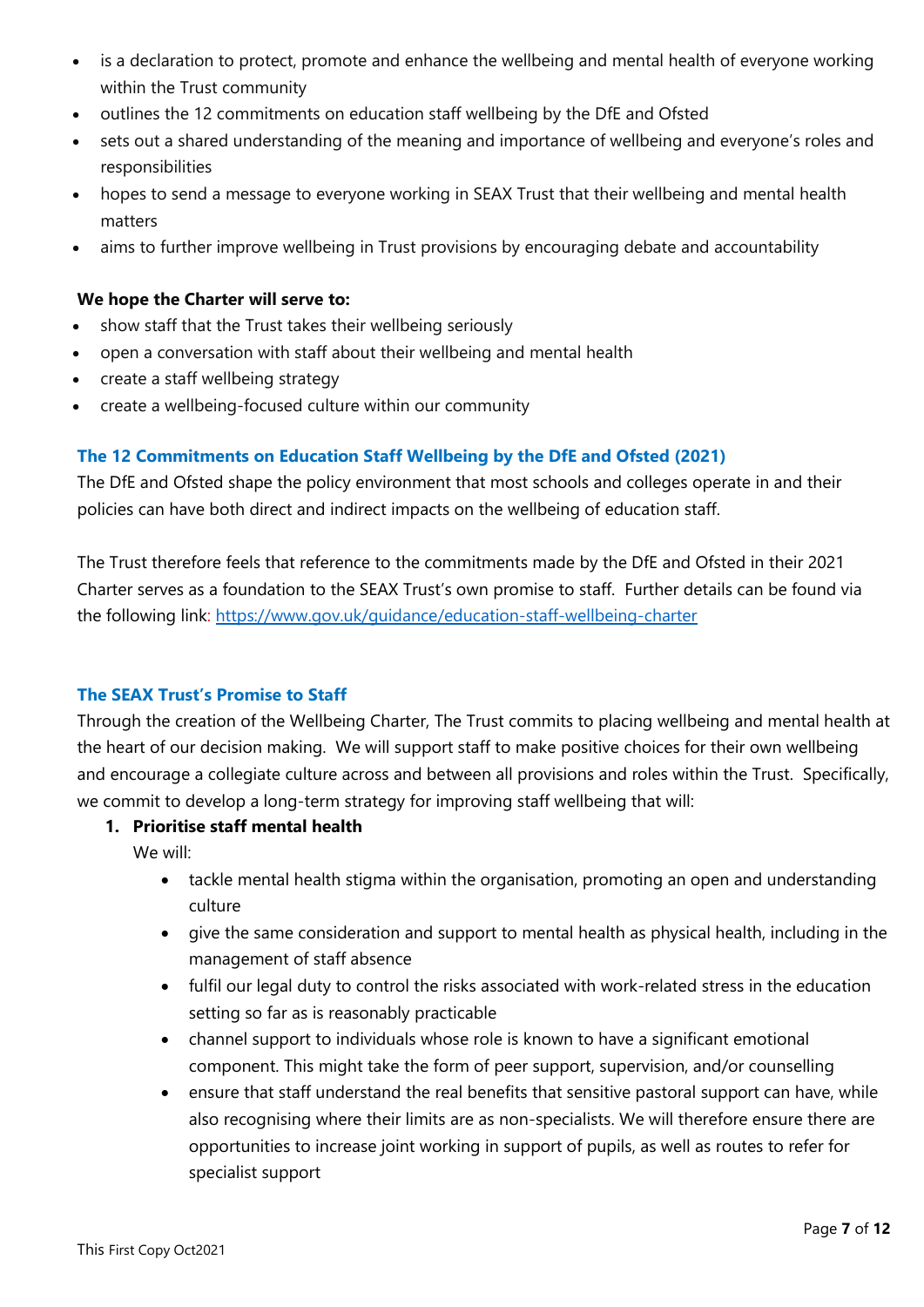# **2. Give staff the support they need to take responsibility for their own and other people's wellbeing**

We will empower staff to take ownership of their own wellbeing and look out for the wellbeing of others. This will include ensuring that all staff are familiar with the different dimensions of wellbeing, including mental health, financial wellbeing and physical wellbeing. We will ensure that staff know how to access appropriate guidance, support and tools, and that their use is encouraged throughout the organisation.

# **3. Give managers access to the tools and resources they need to support the wellbeing of those they line manage**

We will work to provide managers with tools, resources and training to support their staff. We will not, however, expect managers to provide professional wellbeing support for which they have no professional training, and will ensure that there are clear routes in place to escalate for further support.

# **4. Establish a clear communications policy**

We will provide clear guidance to all stakeholders (internal and external) on remote and out-ofschool/college hours' working, including when it is and isn't reasonable to expect staff to respond to queries. This should not necessarily include preventing staff from accessing email at 'unsociable' hours if it suits them personally.

# **5. Give staff a voice in decision-making**

We will constantly strive to improve the ways in which the voice of staff is included in the decisionmaking process across the Trust. (This may also include engagement with key stakeholders, such as recognised trade unions and others.) In particular, we will proactively seek to draw upon the experience of those with mental health issues and/ or of discrimination, ensuring that, as per commitment, they are able to share their experience confidently and safely.

# **6. Drive down unnecessary workload**

We will work proactively to drive down unnecessary workload, making use of available tools.

# **7. Champion flexible working and diversity**

We will work to create a supportive culture around flexible working. We will agree an approach that not only recognises employees' legal right to request flexible working but acknowledges that, for some staff, working flexibly can be a key means of protecting and enhancing their personal wellbeing.

We will work to promote diversity – eliminating discrimination, and advancing equality of opportunity.

# **8. Create a good behaviour culture**

We will work with staff and pupils to maintain and implement relevant school/college-based behaviour policies. All staff and pupils will have a shared understanding of how good behaviour is encouraged and rewarded, and the sanctions that will be imposed if pupils misbehave. We will support teachers to create calm, safe and disciplined environments, which allow teachers to teach and pupils to learn. Our approach will go hand-in-hand with understanding and supporting pupil mental health issues.

# **9. Support staff to progress in their careers**

We will ensure that staff are able to pursue professional development without adversely impacting their own or other people's workload. In schools, we will ensure that any professional development activity is aligned to the Standard for Teachers' Professional Development.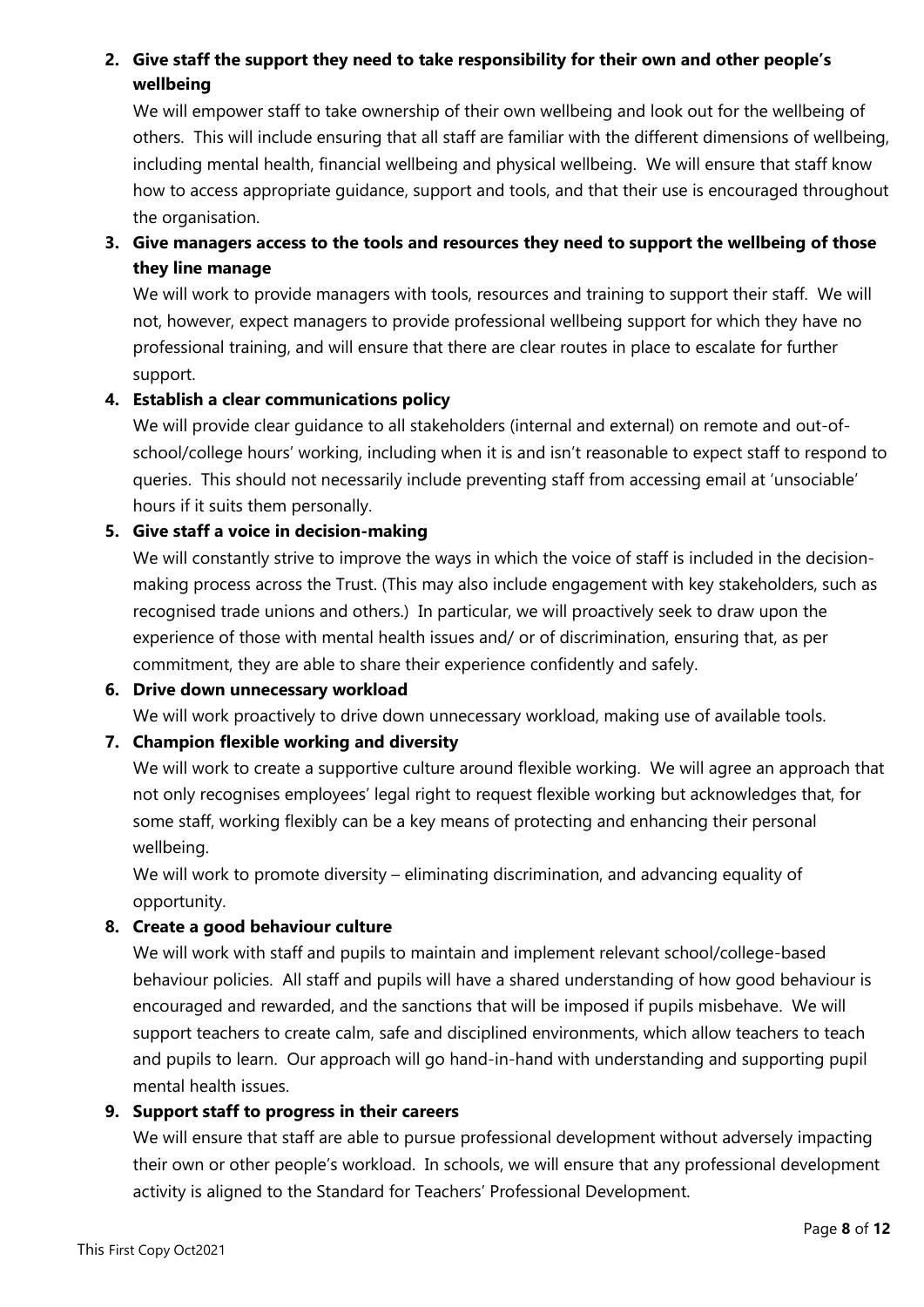## **10. Include a sub-strategy for protecting leader wellbeing and mental health**

We will ensure that all those with strategic decision-making responsibility (including as appropriate Academy Committee members and Trustees) should collaborate to develop a sub-strategy specifically for protecting leader mental health. This should include access to confidential counselling and/or coaching where needed.

# **11. Hold ourselves accountable, including by measuring staff wellbeing**

We will measure the wellbeing of staff using recognised tools and metrics and be transparent about results. We will monitor trends over time, and act in response to changes. Further, we will work with staff and relevant stakeholders (this might include parents, recognised trade unions and others) to agree an approach to organisational accountability on our commitments, giving due consideration to workload.

# **The Role of Individuals**

Wellbeing is a shared responsibility and we recognise that the responsibility for wellbeing and mental health must be shared across the entire education system. There is no single panacea or golden bullet to improving wellbeing. It must be a long-term and concerted effort from people across the system, each fulfilling their responsibilities, many of which are covered by a range of existing frameworks and legislation.

# **a) DfE and associated non-ministerial departments:**

The policy environment determined by DfE and its agencies interacts with local school and college cultures to affect individuals working in education. Good policies support employers, leaders and staff to care for themselves and for colleagues.

# **b) Employers:**

All school and college employers have a duty to protect the health, safety and welfare of their employees. This includes their mental health, and taking reasonable steps to prevent work-related stress. This duty is detailed in a range of legislation, including but not limited to:

- The Health and Safety at Work etc Act 1974;
- The Management of Health and Safety at Work Regulations 1999 (as amended);
- The Reporting of Injuries, Diseases and Dangerous Occurrences Regulations 2013;
- The Control of Substances Hazardous to Health Regulations 2002

# **c) Academy Committees:**

Governors and Academy Committee members have a critical role to play in influencing the overall culture of the organisation – including ensuring that this produces a supportive environment for staff. As set out in the 'Governance Handbook', this means ensuring clarity of vision, ethos and strategic direction.

# **d) Senior leaders:**

Senior leaders play a critical role in shaping the culture of a school or college, and can have delegated responsibility for fulfilling the employer's legal commitments on health, safety and welfare. It is important to emphasise that senior leaders are also employees whose wellbeing and mental health is of paramount importance, and firmly within the scope of this Charter.

# **e) Individuals**:

Everyone at every level carries responsibility for their own self-care and personal decision-making, though that decision making can only ever make the best of the broader context. Individuals also have a clear responsibility to look out for the wellbeing of others. Education staff should play an active role in influencing their culture, including in challenging policies and practices that threaten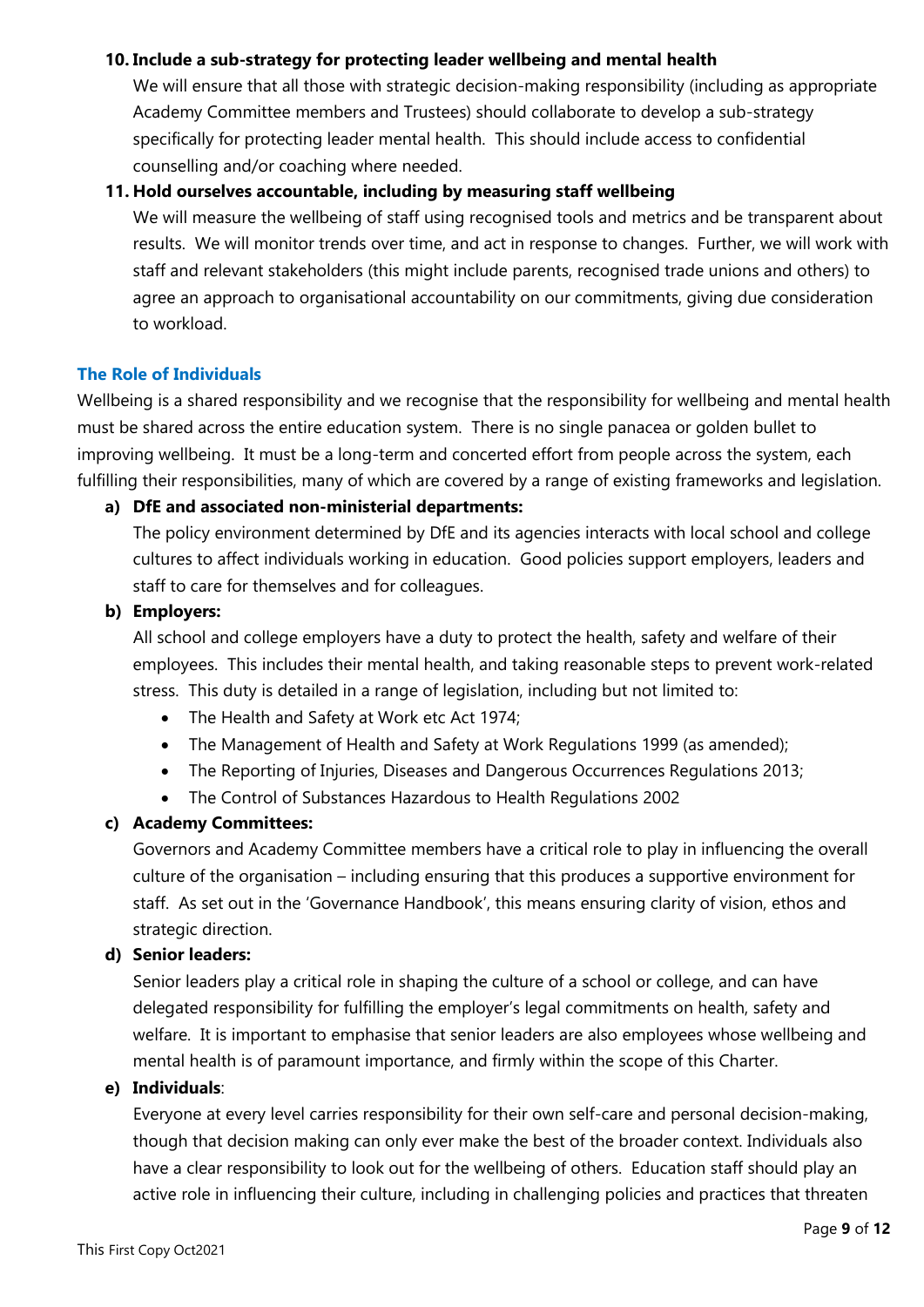their own, or others', wellbeing. The Trust aims to work to provide individuals with the support and training they need to fulfil these responsibilities, and to ensure that it remains culturally safe for staff to discuss and debate matters of wellbeing and mental health within our community.

## **How the Trust will Monitor and Evaluate Wellbeing**

Wellbeing is subjective (but it can be measured). The Trust recognises wellbeing as a sense of 'how we are doing' that includes, but is not limited to, our physical and mental health, and the quality of our social relationships.

Wellbeing can therefore be described as: **'a state of total health that is not merely the absence of disease or illness'**. The Trust will use this working definition as a basis for discussing what wellbeing means for individuals in our community.

While wellbeing is itself subjective, the Trust also recognises that there are indicators that can, and should, be measured. In the UK, the National Wellbeing Programme at the Office for National Statistics has drawn upon the expertise of leading academics from around the world and national debate within the UK, and now reports on a range of indicators in its national wellbeing data sets. For organisations, the **What Works Centre for Wellbeing'**s workplace wellbeing question bank includes a list of questions that can be used by employers to measure and monitor the wellbeing of employees. The Trust also supports recognised organisations, such as **Mind**, the Mental Health Charity and the **Anna Freud National Centre for Children & Families**, which promotes a Schools in Mind campaign.

The Trust will support, monitor and evaluate staff wellbeing in a variety of ways, including:

- Regular staff wellbeing surveys
- The initiation of cross-Trust groups facilitated by Central Team staff
- Regular visits to Trust provisions by Central Trust staff
- On-going monitoring of staff absence and turnover data
- On-going publication of Gender Pay Gap data
- Provision of a range of policies and procedures with a grounding in staff wellbeing, including Health & Safety, Equality & Diversity, the Code of Conduct, Whistleblowing, Grievance, Flexible Working, Confidentiality, Data Protection, Lone Working, Absence Management, Pay, Dealing with Safeguarding Allegations Against Adults, Employee Communications & Consultation, Performance Management, ECT, Upper Pay Range and Trustees' Concerns.
- By encouraging an open-door policy within individual provisions, where staff have a continuing opportunity to speak to their Headteacher or Senior Leadership Team
- Through an open-door policy where staff in any role within the Trust are encouraged to speak directly to members of the Trust's Central Team and/or Trustees

### **How to raise Wellbeing Concerns**

It is essential that everyone within the SEAX Trust community feels able to raise wellbeing concerns as soon as they become apparent. Members of our community should not feel 'put off' by a lack of understanding regarding which particular policy or procedure to follow.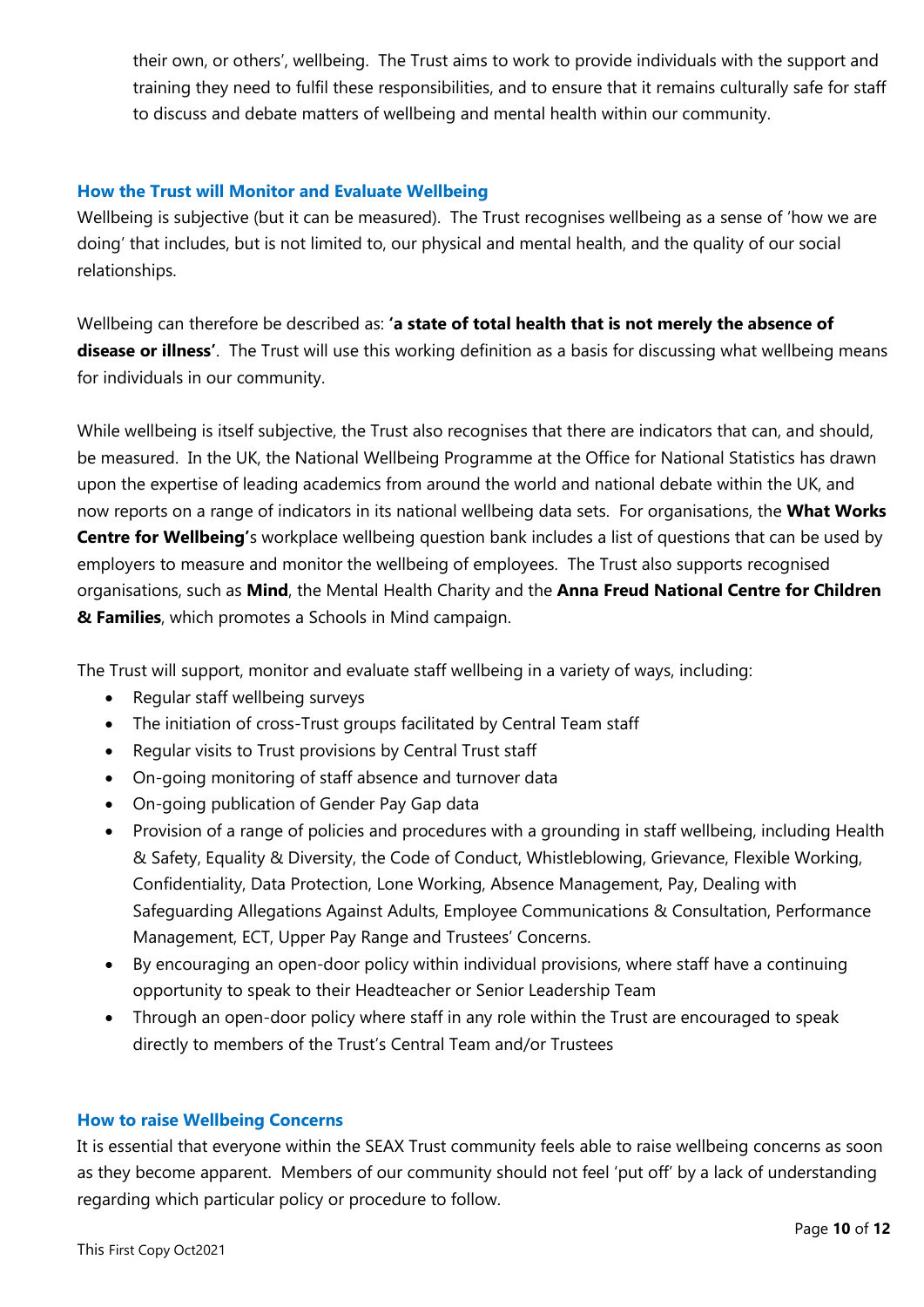Concerns may vary and may be centred on the individual or on other individuals and, depending on the circumstances involved, it may not always be clear which route to take. However, the general 'ladder of support' within SEAX Trust provisions includes:

- 1. An individual's immediate leader eg Team Leader, Class Teacher or Office Manager
- 2. An individual's mentor/'buddy' especially during a new employee's probationary procedure
- 3. The wellbeing lead or pastoral support in any particular provision
- 4. The HR Lead in any particular provision
- 5. The individual's Line Manager or a member of the Senior Leadership Team
- 6. A counsellor, supervisor or mentor assigned to the individual
- 7. The Deputy Headteacher
- 8. The Headteacher/Executive Headteacher
- 9. A member, or the Chair, of the relevant Academy/Executive Committee
- 10. A member of the Trust's Central Team or the CEO
- 11. A SEAX Trustee or the Chair of the Trust

If an individual feels unable to approach another person to discuss their concerns face-to-face, they can consider outlining the issue in writing, by email, by phone or through a third party.

In addition, the Trust provides a range of support services available to all staff, some of which can be contacted confidentially and without the knowledge of the school/Trust (see Wellbeing Resources below).